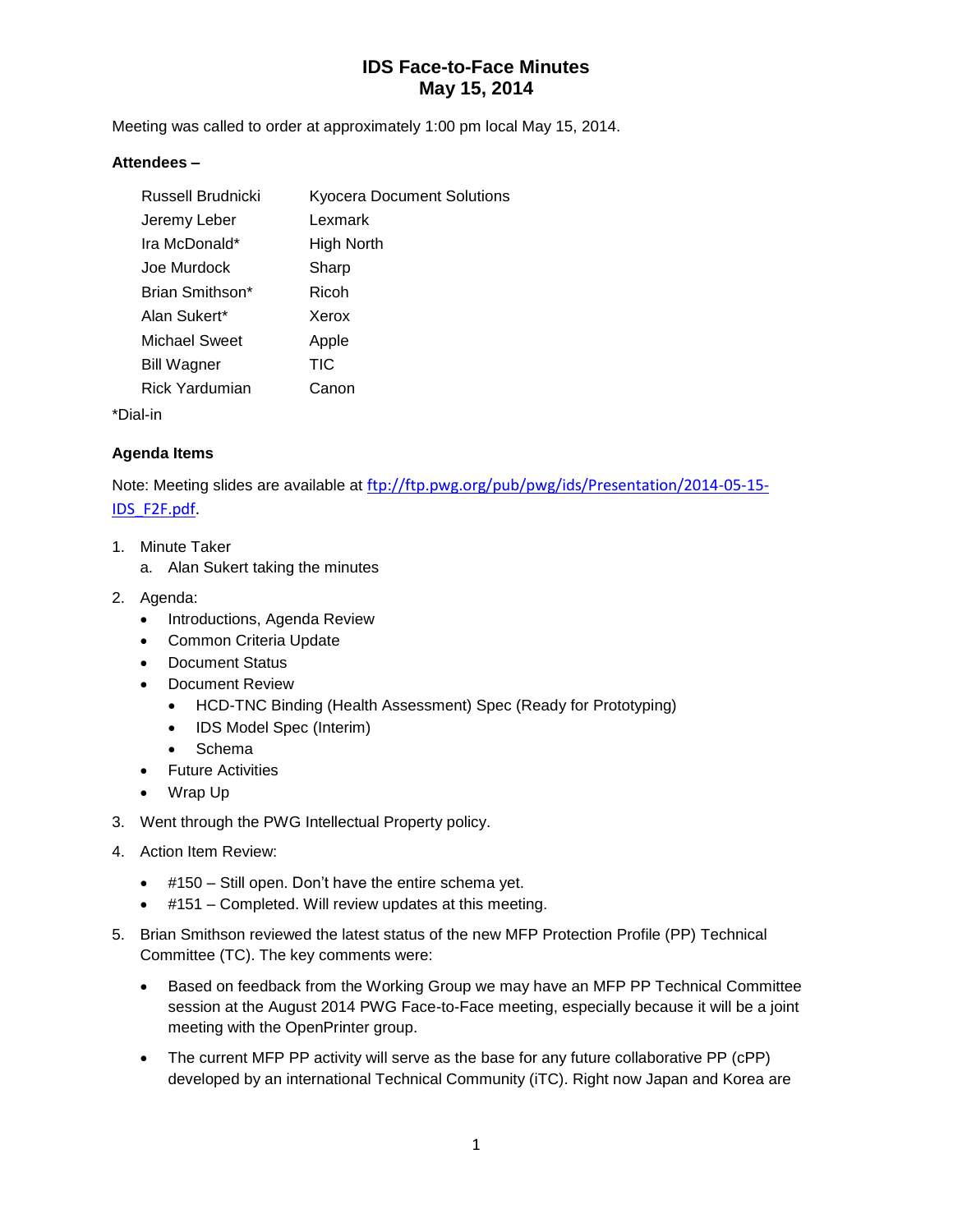planning to propose such an activity in September. Japan has already created a draft Essential Security Requirements document for this proposed cPP.

- 6. Joe reminded the group that the Call for Objections period for the HCD-Attributes Spec ends this Monday (Sep  $19<sup>th</sup>$ ).
- 7. Document Review
	- HCD-TNC Binding spec for review was available at [ftp://ftp.pwg.org/pub/pwg/ids/wd/wd](ftp://ftp.pwg.org/pub/pwg/ids/wd/wd-idstnc10-20140508.pdf)[idstnc10-20140508.pdf](ftp://ftp.pwg.org/pub/pwg/ids/wd/wd-idstnc10-20140508.pdf). Ira indicated that these were mostly cosmetic changes, with the big change being at add the 'TCG' prefix to references to the TNC model.

Review Comments presented at the meeting were:

- a. Add a reference to the PT-EAP spec in the Section 10 references.
- b. Spell out 'TCG' the first time it is used in the spec.
- c. Page 35, Lines 1104 & 1108: Change the phrase ":…firmware, user applications (if implemented), and resident applications..." to be ":...firmware, user applications (if implemented), **or** resident applications…".
- d. Page 40, Line 1275: Add the missing ']' to [TNC-ARCH.
- e. Line 1268: Clarify that the definitions presented in Appendix A are taken verbatim from the TNC-ARCH spec.

There was a reminder that this spec is now stable so prototyping is urgently needed to comply with the PWG process and get this spec eventually approved.

• IDS-Model spec for review was available at [ftp://ftp.pwg.org/pub/pwg/ids/wd/wd-ids-model10-](ftp://ftp.pwg.org/pub/pwg/ids/wd/wd-ids-model10-20140510.pdf) [20140510.pdf](ftp://ftp.pwg.org/pub/pwg/ids/wd/wd-ids-model10-20140510.pdf). Joe indicated this was a complete rewrite to eliminate unnecessary material, provide an updated model and address previous review comments.

Review Comments presented at the meeting were:

- a. Page 11, Line 334: Include the [IEEE2600] reference in Section 10.
- b. Page 13: Line 408: Reword Item #4 to make it a design requirement. Add the reworded item #4 listed here to the rationale in Section 3.1.
- c. Page 13, Section 3.5: Add 'support extensibility' as a design requirement.
- d. Page 20, Line 628: Make the [OASIS] reference consistent between the text and Section 10 (see also Comment kk).
- e. Page 20, Section 4.2: Add system and server as Security Actors.
- f. Page 20, Line 643: Revise sentence to read "A client may **be** an autonomous…".
- g. Page 21, Section 4.2.4: Add to the definition of User the concept that a user could be a system account or process in the context of the IDS model.
- h. Section 4: Include the tern 'actor' where appropriate when referring to a type of actor.

During the discussion we agreed that to be considered a Security Object an object had to have an owner.

i. Page 21: Section 4.3: Add system and client to the list of Security Objects.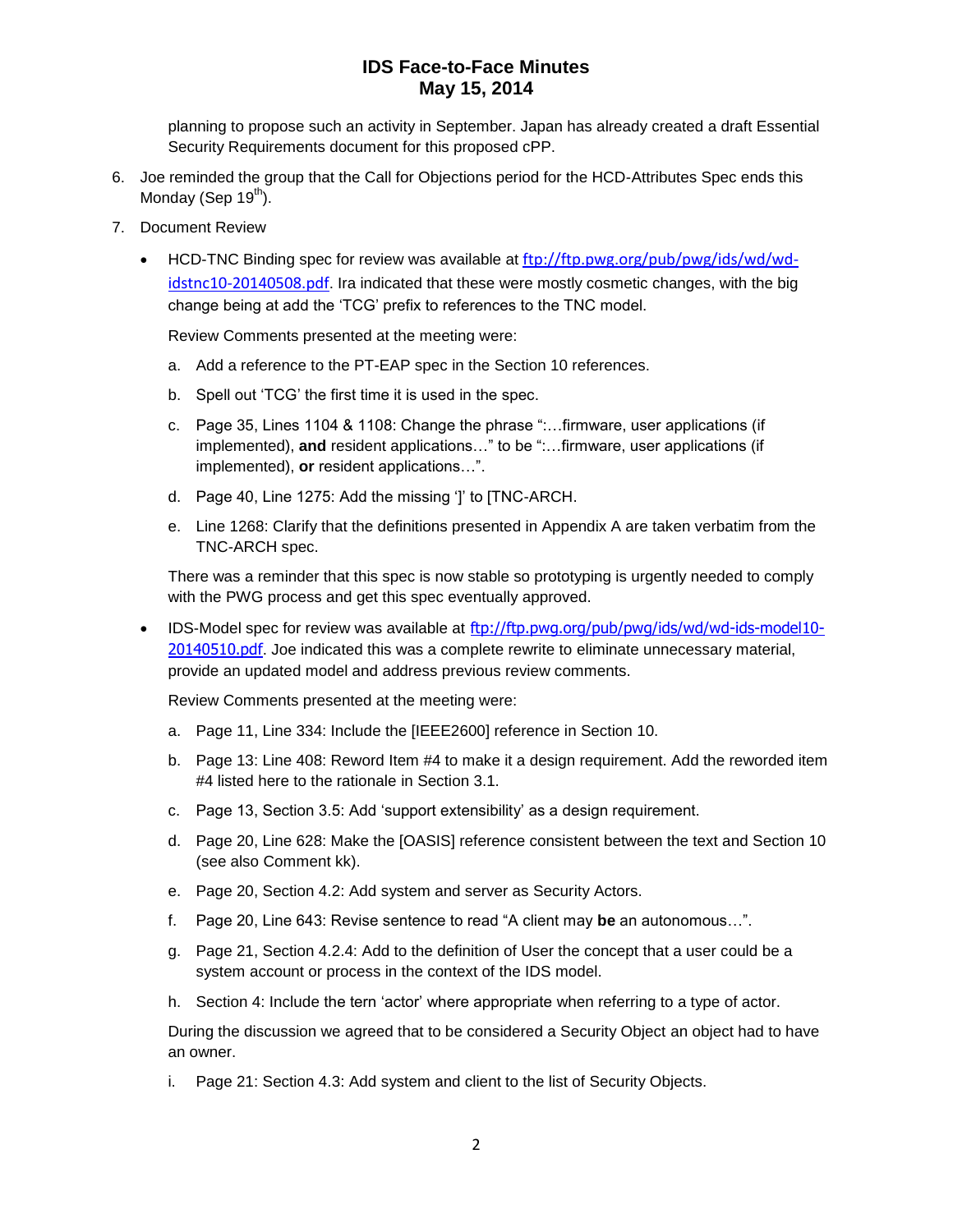- j. Page 22, Section 4.4.1: Add 'proxy' to the list of User roles.
- k. Page 23, Table 1:
	- Change the definition of ServiceTechnician to read "A user who is allowed…".
	- Change the 'User' entry to be 'Normal User'.
	- In the definition of User 'hard copy' should be 'hardcopy'.
- l. General: Consistently use capitalization when referring to terms like 'Imaging'.
- m. Page 23, Section 4.4.2: Add proxy and directory as Device Roles.
- n. Page 24, Section 4.4.3: Add client as a Service Role.
- o. Page 24, Section 4.4.4 table:
	- Change the definition of Computer to be "A stationary general purpose device…"
	- In the definition of Computer 'MAC OS-X' should just be 'OS-X'.
	- A 'laptop' should be included in the definition of Mobile Device, not in the definition of Computer.
	- Change the definition of Server to be 'A computing device that is protected by physical security designed…'.
	- Define the acronym 'MFD' used in the Imaging Device table entry.
- p. Page 24, Section 4.4.5: Add directory services and authentication services to the list of Service Types.
- q. Page 25, Figure 1: Remove the extra picture.
- r. Page 25, Section 4.5.1: Retitle the section to be 'Security Owner'.
- s. Page 26, Figure 2: Update this figure (and the other figures in Section 4.5) to reflect the new actors, security objects and roles added.
- t. Page 26, Section 4.5.1.1: Make the definition of User Identification more flexible.
- u. General Comment: Go through the document and make sure there is the proper use of "an" vs. "a".
- v. Page 27, Section 4.5.1.2: Add 'X.509 Certificates' to the list of Device Identification and Service Identification elements.
- w. Page 28, Figure 6: Clarify what the ;ServiceLocation' element is.
- x. General Comment: Use 'MFD' instead of 'MFP' consistently in the document.
- y. Page 28, Section 4.5.1.4: Add 'CertificateUri' and 'Certificate Hash' to the list of Service Identifications.

As an aside, it was agreed that Joe will figure out later how to sync the IDS Model spec with the Semantic Model and IPP specs.

- z. Page 30, Figure 7: Remove the old diagram from this figure.
- aa. Page 33, Section 4.5.4: Modify the definition of 'Negotiated Security' elements to reflect the outcome of the discussion held during the meeting.